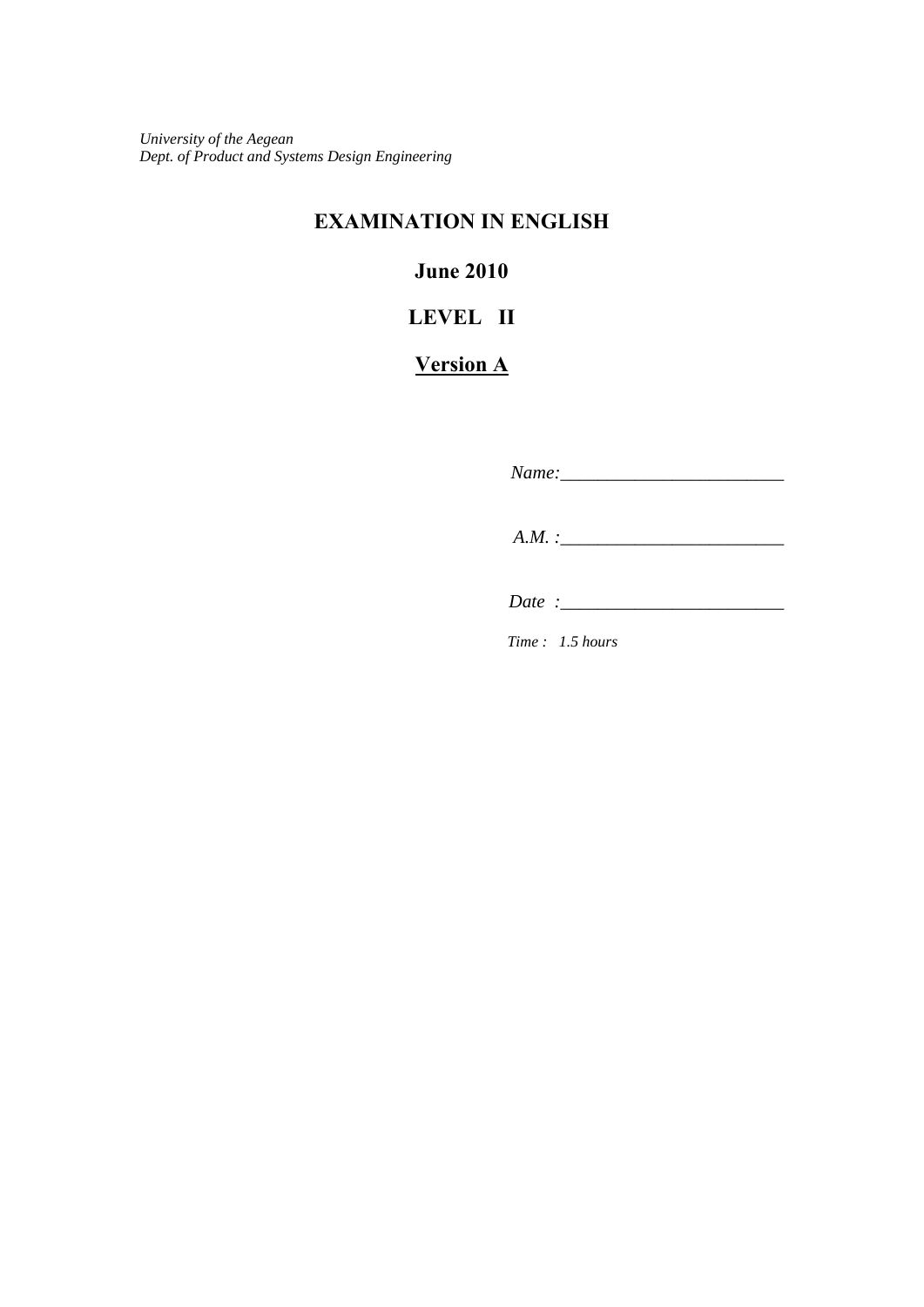### **A. Read the text below titled "***Color Harmony***" and find a** *suitable word or phrase* **for the following definitions.**

#### **Color Harmony**

*Color systems lead to the conclusion that certain constellations within a system provide color harmony. They indicate that this is mainly the aim and the end of color combination.* 

*Josef Albert believes that "as harmony and harmonizing is also a concern of music, so a parallelism of effect between tone combinations seems unavoidable and appropriate".* 

*However, it is true to say that we cannot exactly compare composed colors with composed tones. Tones sound for a varying but restricted length of time, and once heard – as they follow each other, perhaps not in a straight line – they move to one direction – forward and fade. Those further back disappear and we do not hear them backward. On the other hand, colors are connected in space and can be seen in any direction. As they remain, we can return to them repeatedly and in many ways.* 

*Tones can be defined by their acoustical relationship and are measured precisely by wave length.* 

*Colors can, also, be measured to some extent by optical wave length.* 

*Reflected color, however, coming from paint and pigment is much more difficult to define. When analyzed with an electrical spectrograph, reflected color shows that it contains all visible wave lengths, which means that it consists of all other colors.* 

*The relationship between colors can be clearly visible in the plates of a four–color reproduction, when singly shown. Each of the four plates, although presenting only one color, shows a complete picture. Color, when practically applied, not only appears in uncountable shades, tones and tints, but is additionally characterized by shape and size.* 

*The different shades of color consist of the three primary, the three secondary and the three tertiary colors. Actually, any color other than red, yellow and blue is produced either through the additive method or through the subtractive one.* 

*Usually illustrations of harmonic color constellations, which derive from authoritative systems, look pleasant, beautiful, and convincing. Nevertheless, as a principle, a color is accompanied by its after image. When placed in different systems, it will look different. Some of the aspects that exert changing influences include changed and changing light, several lights at the same time, reflection of lights and colors, direction of reading, presentation in varying materials. After these visual displacements, among others, it should not be a surprise that the sympathetic effect of the original color quite often appears changed.*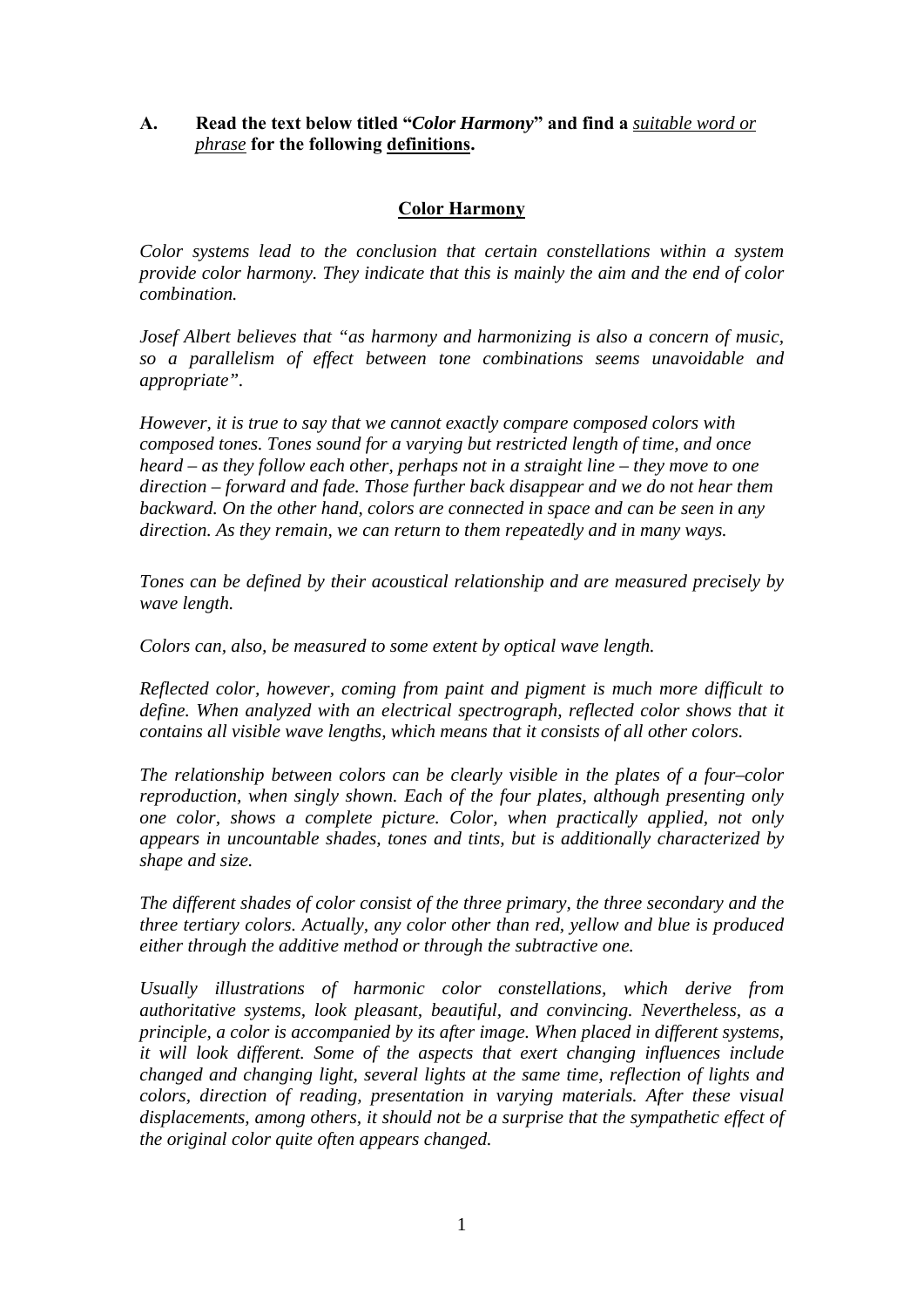- 1. [n.] A form, degree or variety of a color determined by the degree and/or intensity of light or darkness:
- 2. [n.] A variety or degree of colour; a particular type (of colour):

\_\_\_\_\_\_\_\_\_\_\_\_\_\_\_\_\_\_\_\_\_\_\_\_\_\_\_

\_\_\_\_\_\_\_\_\_\_\_\_\_\_\_\_\_\_\_\_\_\_\_\_\_\_\_

\_\_\_\_\_\_\_\_\_\_\_\_\_\_\_\_\_\_\_\_\_\_\_\_\_\_\_

\_\_\_\_\_\_\_\_\_\_\_\_\_\_\_\_\_\_\_\_\_\_\_\_\_\_\_

- 3. [adj.] The process of "removing" the three basic colors from one another to produce black:
- 4. [v.] To become weaker and\or to lose brightness and\or to gradually disappear:

4 ps.

**B. Read the following paragraph which describes how the machine depicted in the picture below works. Fill in the blanks with the appropriate** *verb***. [N.B.: the numbered blanks only!] The first letter is given. Moreover, the definitions for some of the verbs are given at the end of the exercise.**



When everyone is ready, the first technician  $[1]$  p\_\_\_\_\_\_\_\_\_\_\_ the string  $(j)$  and ……… the bell *(b)*. Then the second technician cuts the rope *(c)* and the wheel *(a)* ……... round. The golf driver *(i)* [2] h\_\_\_\_\_\_\_\_\_\_ the ball *(h)* at the plunger *(g)* and ……… the plunger into the bag of air *(e)*. Some air [3] e\_\_\_\_\_\_\_\_\_\_ and ……… the turbine  $(d)$ . The gauge  $(f)$  [4] i\_\_\_\_\_\_\_\_\_\_\_ the estimated distance of the shot.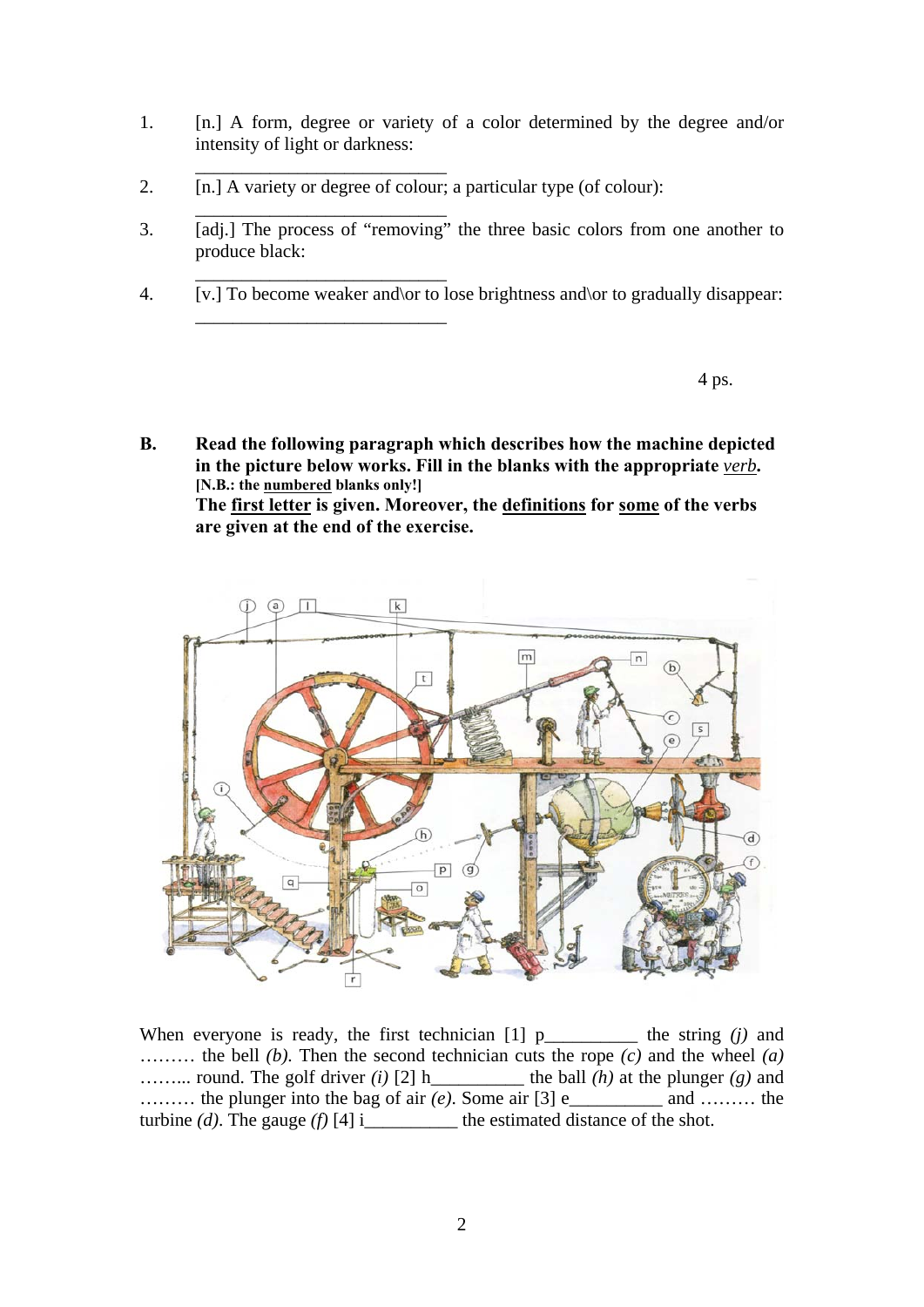DEFINITIONS for Missing Words/Terms:

- 3. to get free from sth.; to leave 4. to show
- to show

 $4 \text{ ps.}$ 

**C. a) Select the appropriate expression from the list below to match with the following pictures and/or diagrams which indicate ways of objects or parts being** *attached or connected to* **one another. b)** Where necessary, add the missing *preposition*.

| <i>is suspended</i>                       | <i>is secured ____ brackets</i>  | <i>is clamped</i><br>is hammered |  |
|-------------------------------------------|----------------------------------|----------------------------------|--|
| <i>is supported</i> _____ <i>sth.</i>     | is stacked                       |                                  |  |
| <i>is carved</i>                          | <i>is housed</i>                 | <i>is tied sth.</i>              |  |
| <i>is pivoted</i>                         | is attached $\_\_$ sth./is stuck | is chained                       |  |
| <i>is bolted</i> _______ <i>a surface</i> | <i>is hinged</i>                 | is hooked                        |  |
|                                           |                                  |                                  |  |





1. \_\_\_\_\_\_\_\_\_\_\_\_\_\_\_\_\_\_\_\_\_\_\_\_\_\_\_\_\_\_\_\_\_\_\_\_





2. \_\_\_\_\_\_\_\_\_\_\_\_\_\_\_\_\_\_\_\_\_\_\_\_\_\_\_\_\_\_\_\_\_\_\_\_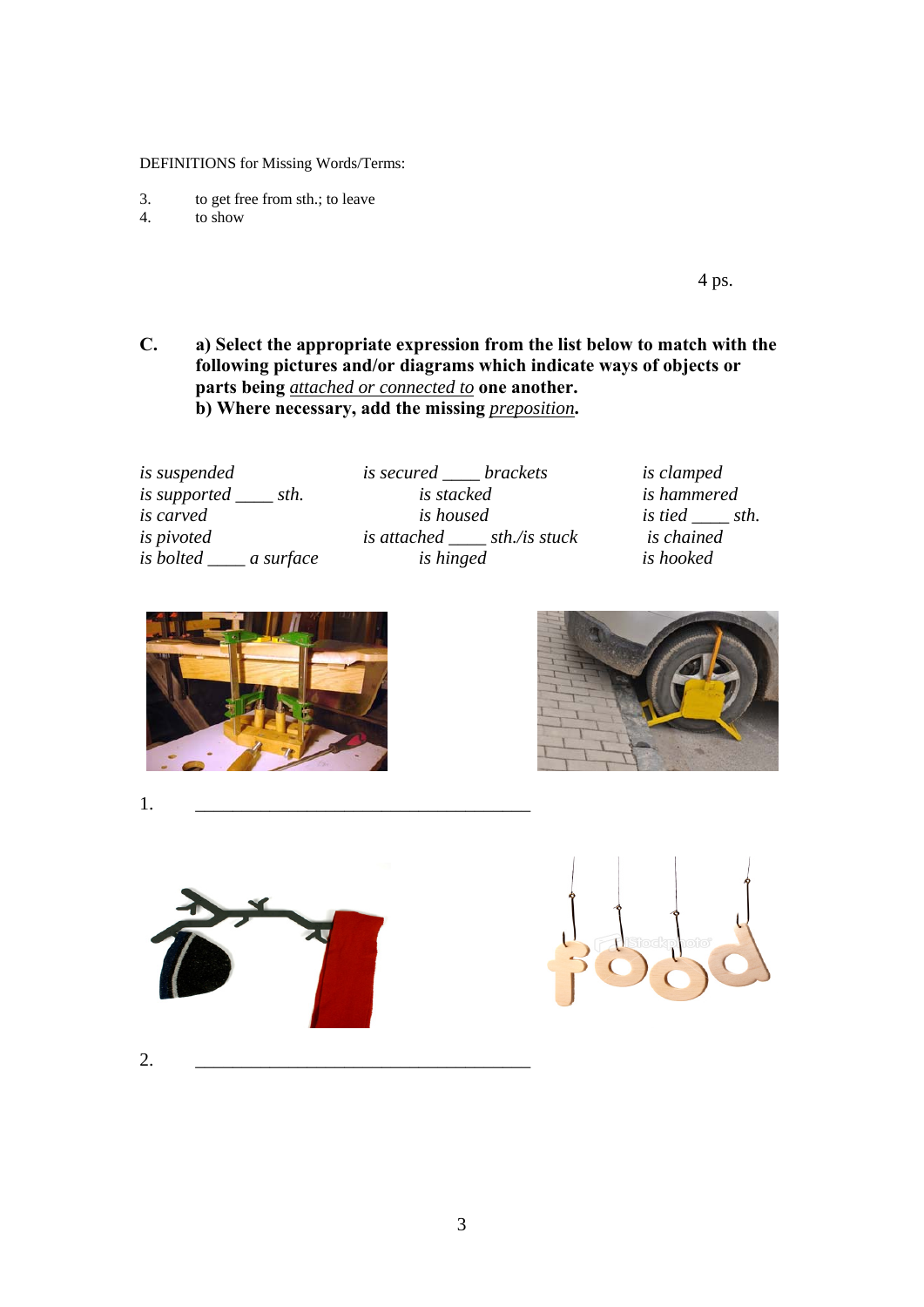



 $\overline{3}$ .





4.











4 ps.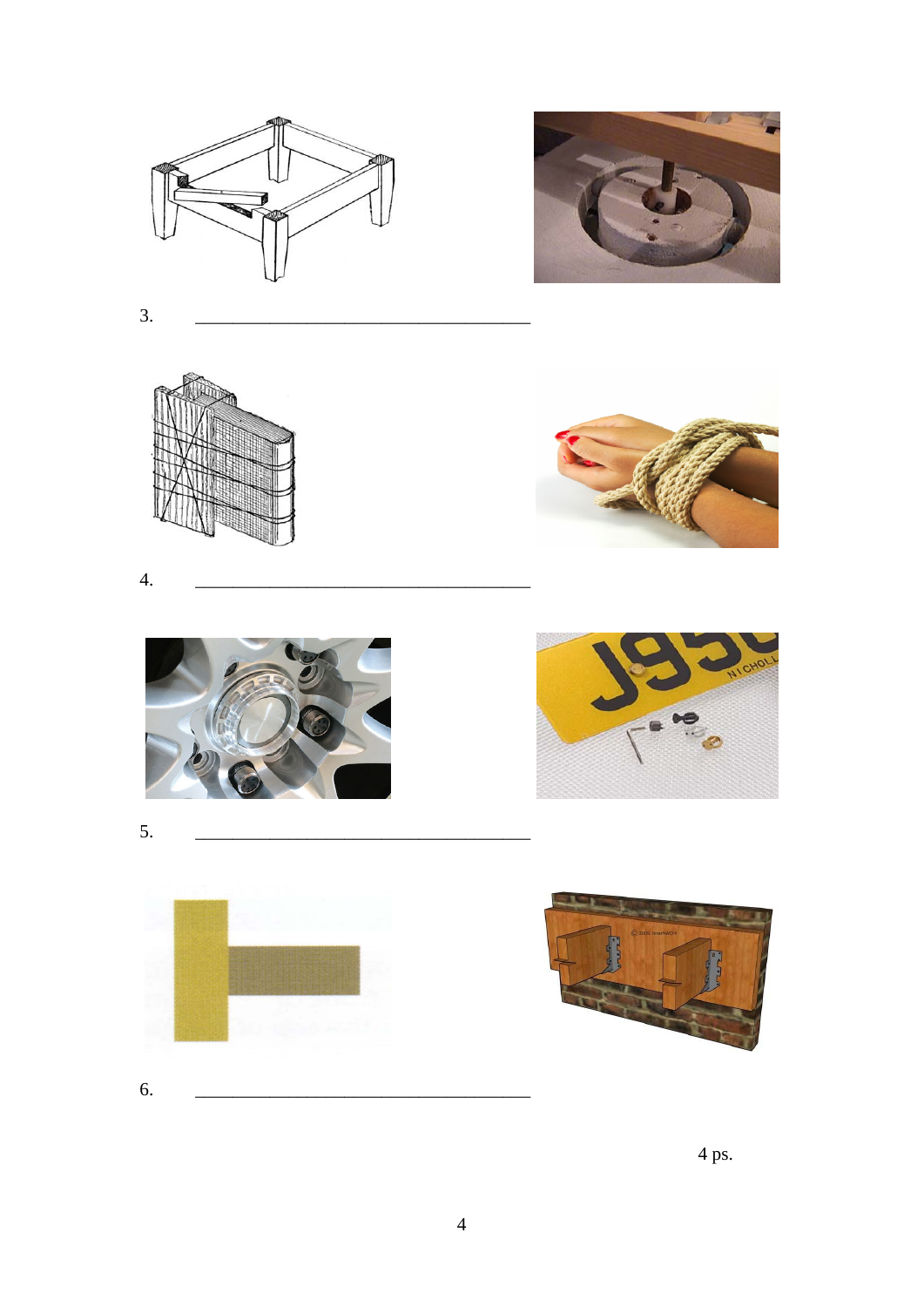**D. Label the** *parts* **of the** *bicycle* **as these are indicated in the picture below (the numbered blanks only!).** 



- 1. \_\_\_\_\_\_\_\_\_\_\_\_\_\_\_\_\_\_\_\_\_\_\_\_\_\_\_\_\_\_\_\_\_\_\_\_\_\_ 2. \_\_\_\_\_\_\_\_\_\_\_\_\_\_\_\_\_\_\_\_\_\_\_\_\_\_\_\_\_\_\_\_\_\_\_\_\_\_
- 3. \_\_\_\_\_\_\_\_\_\_\_\_\_\_\_\_\_\_\_\_\_\_\_\_\_\_\_\_\_\_\_\_\_\_\_\_\_\_

 $3 \text{ ps.}$ 

#### **E. Express the following** *numbers* **in words, according to what is indicated in brackets.**

**N.B.: a) if any of the numbers is expressed differently in** *British and American* **English, either would be acceptable provided you indicate which language you are using! b) for the** *Time***, give the conventional, analog way of telling it.** 

|    | [cardinal no.] | 12.355.432<br>٠ |  |
|----|----------------|-----------------|--|
| 2. | [ordinal no.]  | $840^{th}$      |  |
| 3. | [tel. no.]     | 22810-600790:   |  |
| 4. | [date]         | 14/8/2010       |  |
|    | [time]         | 22.30           |  |

 $5 \text{ ps.}$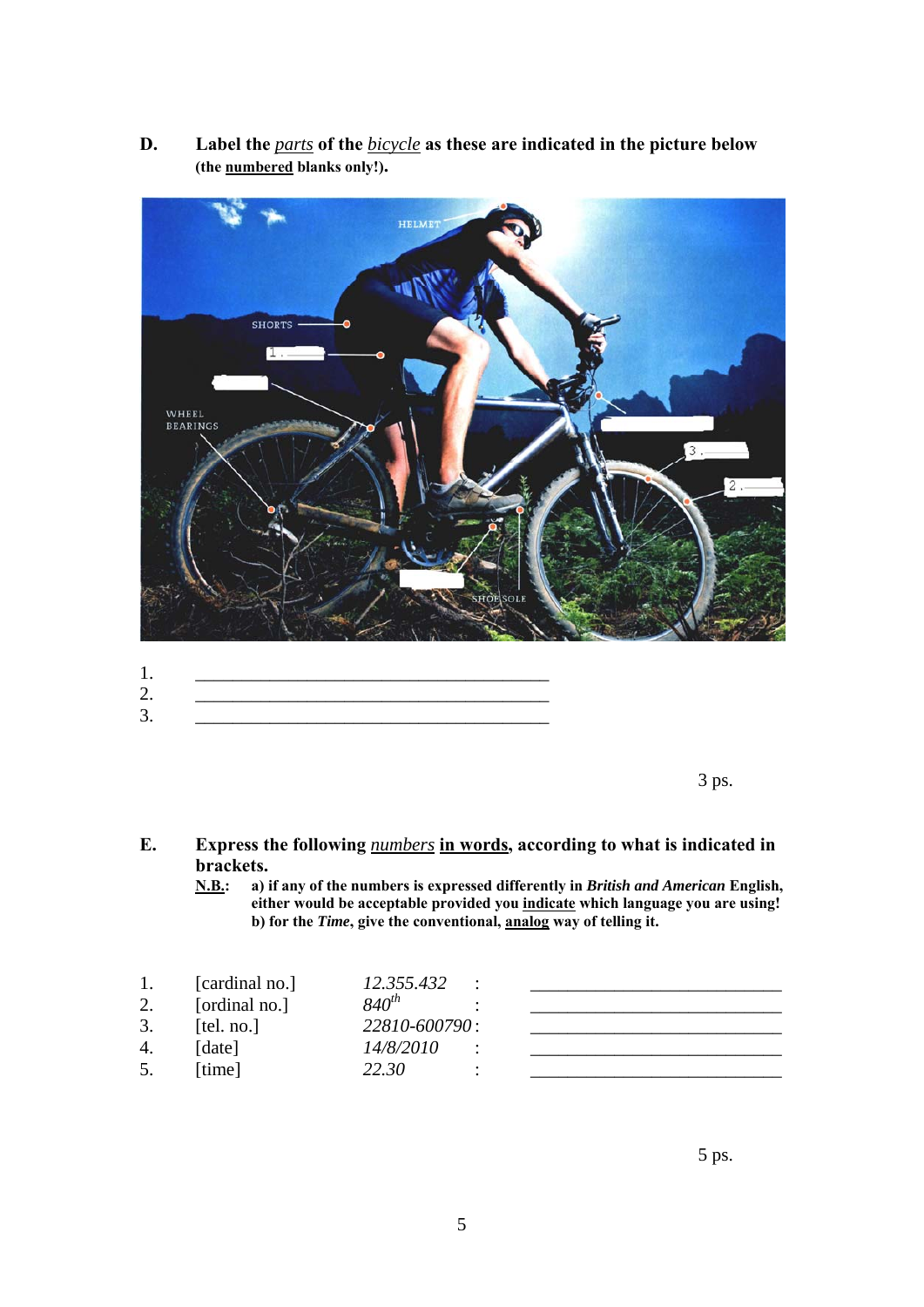### **GRAMMAR**

**A. Read the information below about a world famous designer and make**  *questions* **to which the following are the answers.**  *N.B.: you must use the 3rd singular person!* 

#### *Salvador Dali*



*(1904-1989) Salvador Dali was a prominent [Spanish](http://en.wikipedia.org/wiki/Spain) [Catalan](http://en.wikipedia.org/wiki/Catalonia) [surrealist](http://en.wikipedia.org/wiki/Surrealist) painter.* 

*Dalí was a skilled [draftsman](http://en.wikipedia.org/wiki/Technical_drawing), best known for the striking and bizarre images in his [surrealist](http://en.wikipedia.org/wiki/Surrealism) work. His [painterly](http://en.wikipedia.org/wiki/Painterly) skills are often attributed to the influence of [Renaissance](http://en.wikipedia.org/wiki/Renaissance) masters. His best-known work, ["The Persistence of Memory"](http://en.wikipedia.org/wiki/The_Persistence_of_Memory), was completed in 1931. Dalí's expansive artistic repertoire includes film, sculpture, and photography, in collaboration with a range of artists in a variety of media.* 

*Salvador Dali's close friendship with the famous interior designer Jean Michel Frank, a leading light of 1930s Paris, led to several joint projects, including the production of furniture. The Catalan painter's creations included a series of very original pieces, such as the outdoor furniture for his house in Port Lligat, but he also designed more mundane items, such as handles and faucets.* 

| In 1904.             |  |
|----------------------|--|
|                      |  |
| In 1989.             |  |
|                      |  |
| Spanish.             |  |
| Handles and faucets. |  |
|                      |  |
| In 1931.             |  |

 $5 \text{ ps.}$